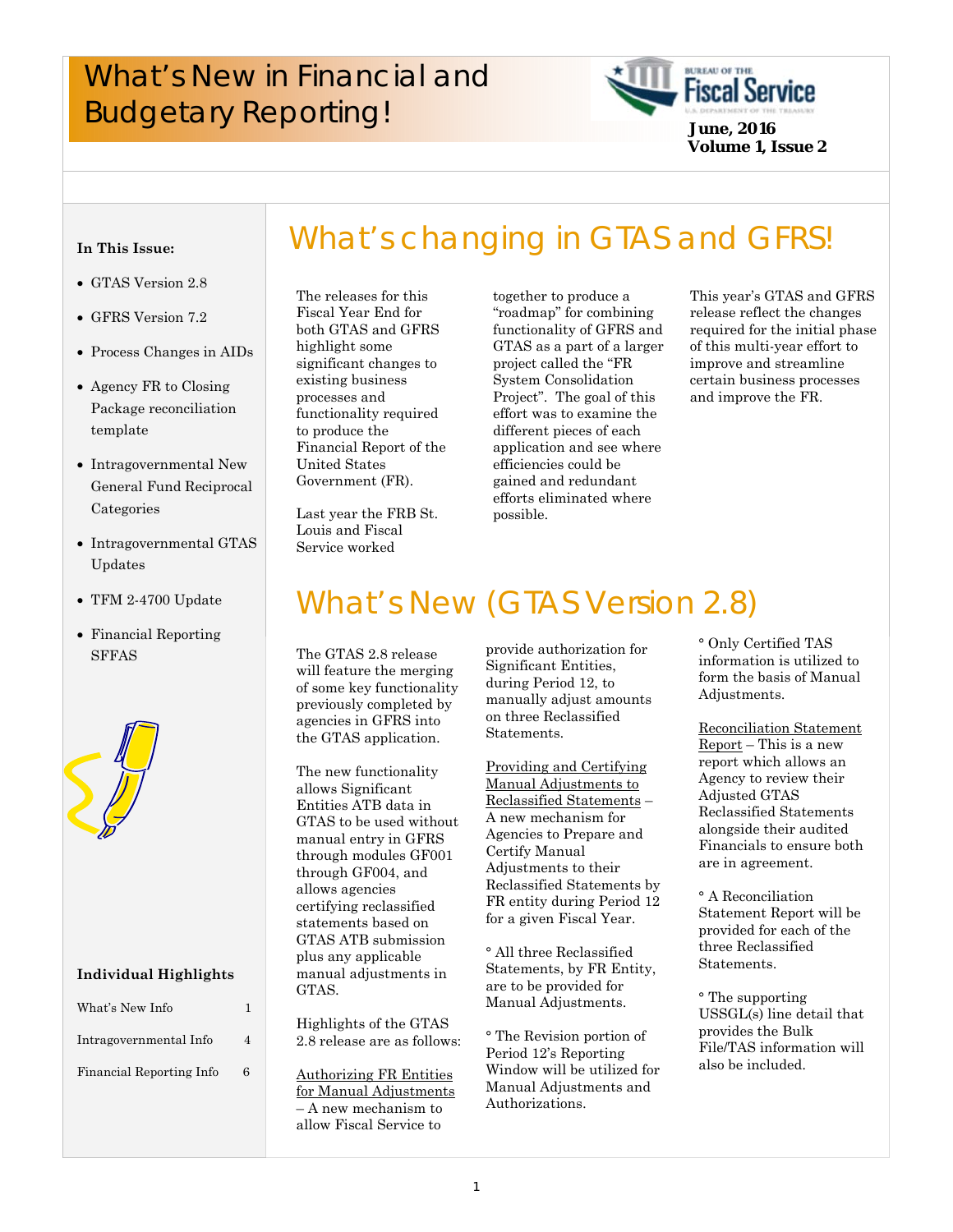

**Have General Questions or Need Help in GTAS or GFRS? (i.e. access issues, system requirements, feature questions) Contact the Treasury Support Center at:** 

#### **GTAS:**

**Phone: 1-877-440-9476 Option 1, then Option 3 Email: gtas@stls.frb.org** 

#### **GFRS:**

**Phone: 1-877-440-9476 Option 1, then Option 4 Email: gfrs@stls.frb.org** 

# What's New (GTAS Version 2.8): **Continued**

Modify GFRS Closing Package Line Amounts File to include Certified Adjusted Amounts – Update the Closing Package Line Amounts file to include certified Manual Adjustment amounts to assist in eliminating the need for GFRS Module 4 (Trading Partner Assignment).

° If an Agency cannot upload Bulk Files and is reliant on providing Manual Adjustments, that information will be sent to GFRS when the Manual Adjustments are certified.

° If no Reclassification Statement Manual Adjustment amounts are present, GTAS data will be sent to GFRS as long as the TAS is certified.

## What's New (GFRS Version 7.2)

The GFRS 7.2 release will feature the elimination of modules 1- 4 which will eliminate the requirements of Significant Entities having to enter their Financial Statement Template, Audited Financial Statement, Reclassification and Federal Trading Partner Note in GFRS for this fiscal year end. GTAS data will be used for both Significant and Other Entities for use in lieu of manual entry. All entities will review the GTAS Closing Package Lines Loaded Report for accuracy of data and to continue on to FR notes modules, Other Data module, and Completions and Approvals module in GFRS.

Highlights of the GFRS 7.2 release are as follows:

Module GF005G-New GTAS Data Report – The system will provide a new module in GFRS for FR Entities to request the GTAS to GFRS Data Report. This report will contain attributes required for entities to be able to check on the accuracy and inclusiveness of the data being sent from GTAS to GFRS.

#### Module GF006-FR Notes

– This notes data for Significant Entities will now be populated using GTAS data sent over to GFRS and not from Modules 1-4. Other entity data will continue to be populated using GTAS data as in the past.

Module GF008-Completions and Approvals – This module has been modified due to the elimination of modules 1-4. All connected reports for this module will be changed accordingly. Several modifications to the existing module are a part of the 7.2 release and include the following:

° Removal of Agency Audited Financial Statements tab

° Removal of Reclassification tab

° Change the Trading Partner tab to "Certify GTAS Data tab"

° Systematic undoing of completions in GF008 when the GTAS file causes an FR Note status to be changed to "in-progress"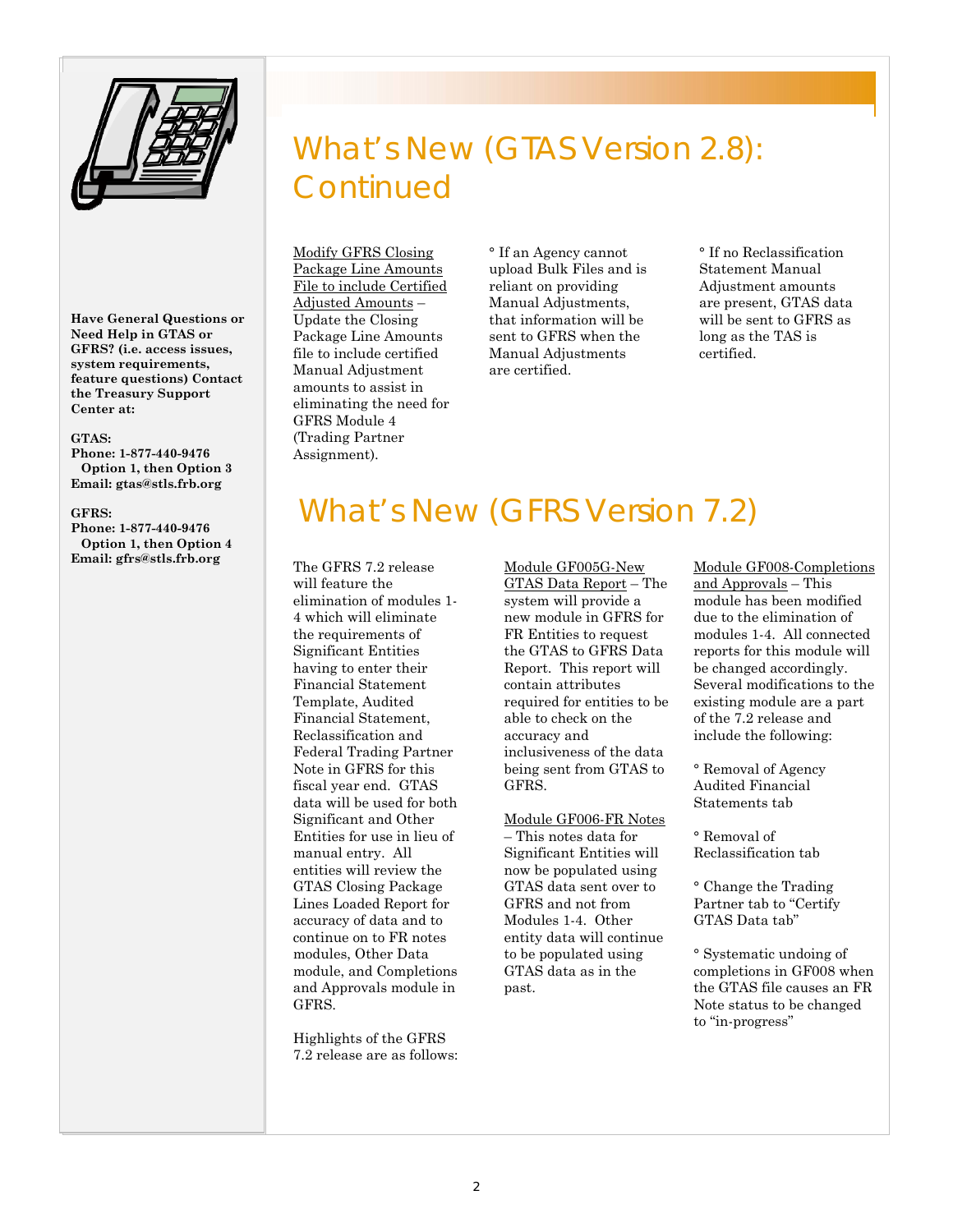

**For GTAS inquiries regarding accounting guidance and/or edit and validation issues, please contact the Fiscal Service Accountant assigned to your agency using the following list: http://www.fiscal.treasury. gov/fsservices/gov/acctg/gt as/contacts.htm** 

**For GFRS inquiries regarding general information or Financial Reporting, please contact the Fiscal Service Accountant assigned to your agency using the following list: http://www.fiscal.treasury. gov/fsservices/gov/acctg/gf rs/contacts.htm** 

**For Intragovernmental inquiries in GTAS, please contact the Fiscal Service Accountant assigned to your agency using the following list: http://www.fiscal.treasury. gov/fsservices/gov/acctg/gt as/intragovt\_contacts.htm** 

**For USSGL Guidance, please visit the following web page at: http://www.fiscal.treasury. gov/fsreports/ref/ussgl/ussg l\_home.htm** 

## Process Changes in Assigning Agency Identifier's (AIDs)

Many statutes require the Treasury Department and Office of Management and Budget (OMB) to collect and report on the finances of Federal agencies. Among these is 31 USC 3513.

 the organic, or initial, The fundamental building block for recording and reporting is the Treasury Account Symbol (TAS), which includes, among other things, a 3-digit code for Agency Identifier (AID). The Treasury Federal Account Symbols and Titles (FAST) II book includes a comprehensive list of the government's AID and TAS codes. The Treasury Department has historically assigned AID codes to align with statute establishing the TAS.

 Programs, that groups At the same time, OMB and Treasury publish financial reports that do not always align with the AID codes. For instance, the President's Budget includes an agency, Other Defense-Civil together agencies with different AID codes. In another example, the Treasury Department uses Financial Report (FR) entities that do not always align with existing AID codes.

There are also instances when a single AID code corresponds to what are effectively different operating agencies. For example, the AID code for the Executive Office of the President (e.g. the White House and OMB) is also used for Peace Corps and the African Development Foundation.

Requiring two or more discreet operating agencies to share the same AID code adds to the challenge of FR reporting, which now requires a crosswalk between AID and FR Entity (see Appendix 5 of I TFM 2-4700). Having two or more operating agencies share the same AID code also adds to the challenge of reconciling intragovernmental transactions, which is a long-standing material weakness of the FR. In addition, in preparing for new reporting required by the Digital Accountability and Transparency Act, Treasury and OMB concur with comments by agencies that reporting will be easier if operating agencies have unique AID codes.

Treasury and OMB will change the process used to assign AID codes in the future and will consult with agencies

about changing existing AID codes. The changes will eliminate the need for a crosswalk between AID and FR Entity; reduce agency workload in reporting and reconciling intragovernmental transactions; and, facilitate improved transparency across the government. Treasury and OMB will follow two guiding principles in assigning AID codes. First and most important, AID codes will comport with statute whenever practical (This will cover the vast majority of cases). Second, when Treasury and OMB in consultation with the affected agency find that the use of alternate AID code facilitates governmentwide reporting or improves transparency, Treasury and OMB will assign a code to facilitate the reporting (In general, this will cover a small number of cases).

If your agency has questions and/or concerns with this new reassignment designation, please contact Cheryl Dixon (Cheryl.dixon@fiscal.trea sury.gov) or Luke Sheppard (luke.sheppard@fiscal.tr easury.gov).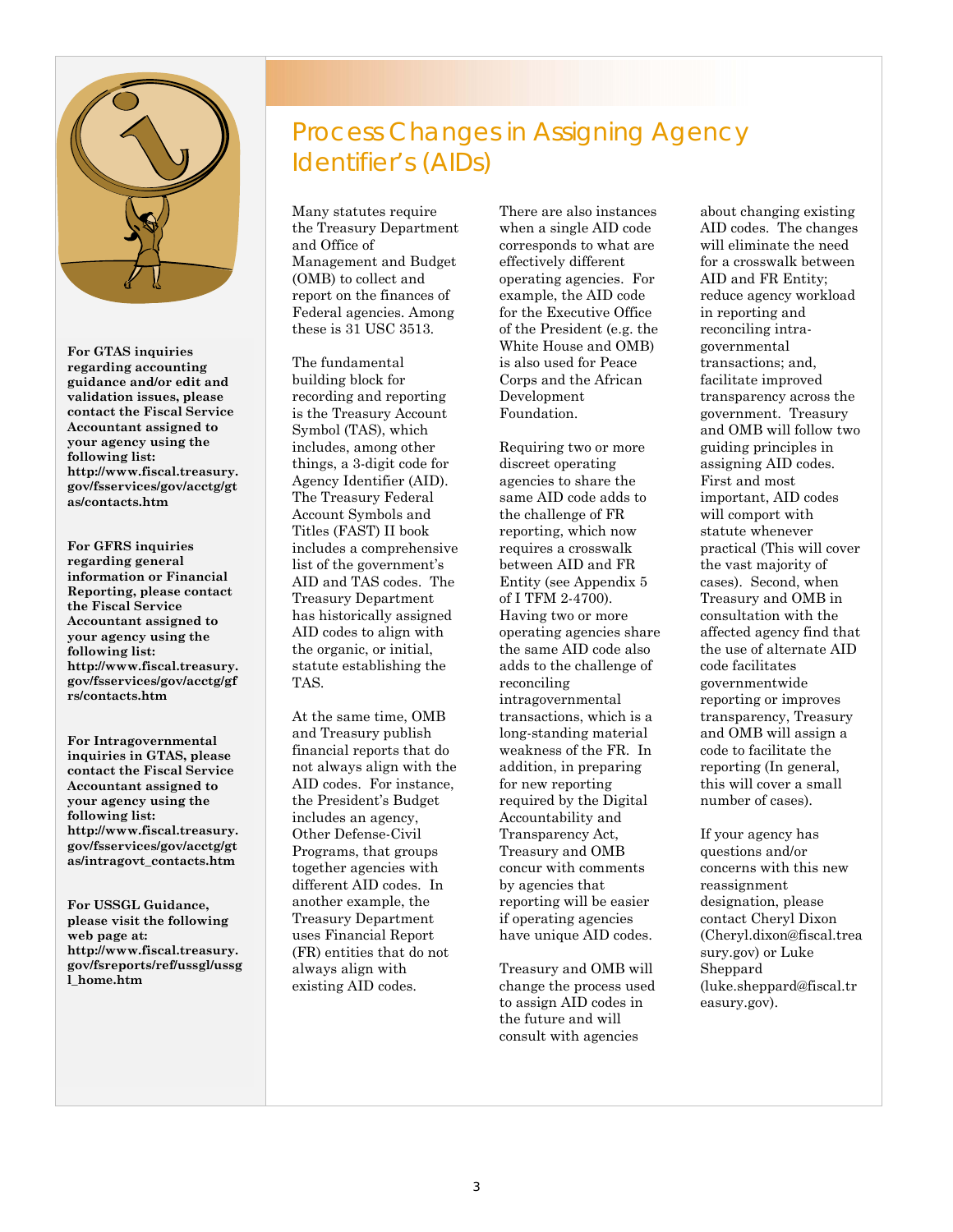# **FEEDBAC**

#### **Have Feedback to provide?**

- **\* Newsletter Ideas \* Experience with GWA systems**
- **\* Improvement/Enhancement Ideas**

**Please reach out to the GTAS Team at the following email GTAS.Team@fiscal.treasury .gov.** 

**Stay informed of GTAS, GFRS, or USSGL website updates by subscribing to our E-Mail Notification Service: https://www.fms.treas.gov/f msweb/EmailSubscribeActi on.do**

**-----------------------------------** 

## New Agency Financial Report to Closing Package reconciliation reporting template

In conjunction with the recent webinar presented by Luke Sheppard during the month of June, 2016, "Improving the Financial Report of the U.S. Government – 2016 Plans with GTAS and GFRS", agencies are required to reconcile their Closing Package data, based on their GTAS ATB upload and

Manual Adjustments, if any, to their General Purpose Financial Reports (GPFR).

Fiscal Service has devised an Excel template for Agencies to tie their GPFR to GTAS data. The template may be found at the following locations along with instructions for use.

#### Under Updates Section:

https://www.fiscal.treas [ury.gov/fsreports/rpt/fin](https://www.fiscal.treasury.gov/fsreports/rpt/finrep/fr/fr_index.htm) rep/fr/fr\_index.htm

Under Main Home Page:

https://www.fiscal.treas [ury.gov/fsservices/gov/ac](https://www.fiscal.treasury.gov/fsservices/gov/acctg/gtas/gtas_home.htm) ctg/gtas/gtas\_home.htm

#### Intragovernmental:

## New General Fund Reciprocal Categories

 [.gov/v1/p2/c470.html.](http://tfm.fiscal.treasury.gov/v1/p2/c470.html)  Two new Reciprocal Categories (RCs) have been added to Appendix 7 for fiscal year 2016 to facilitate better elimination pairings with the General Fund of the U.S. Government (General Fund). These changes can be seen in the newly published TFM 2-4700 located at http://tfm.fiscal.treasury

RC37 "Other Financing Sources – General Fund" is TAS restricted and strictly reserved for reporting between the General Fund and the Bureau of the fiscal Service (Fiscal Service) Debt Accounting. The pairs of eliminating

USSGLs included in RC37 are 579001 "Other Non-budgetary Financing Sources For Debt Accruals/Amortization" which Fiscal Service will report the General Fund as its trading partner, and 579010 "Other Financing Sources for the General Fund" which the General Fund will report with Fiscal Service as its trading partner. RC37 will be effective for Period 11 FY 2016 reporting.

RC38 "Expended Appropriations" includes USSGLs 570000 "Expended Appropriations" which

Federal program agencies will report with the General Fund as its trading partner and 570005 "Appropriations-Expended" which the General Fund will report with other Federal agencies as its trading partner. It is important to note that these USSGLs were originally in RC39 "Appropriations-Used". They have been moved to the new RC38 in order to properly reflect the elimination. RC38 will be effective for Period 9 FY 2016 reporting.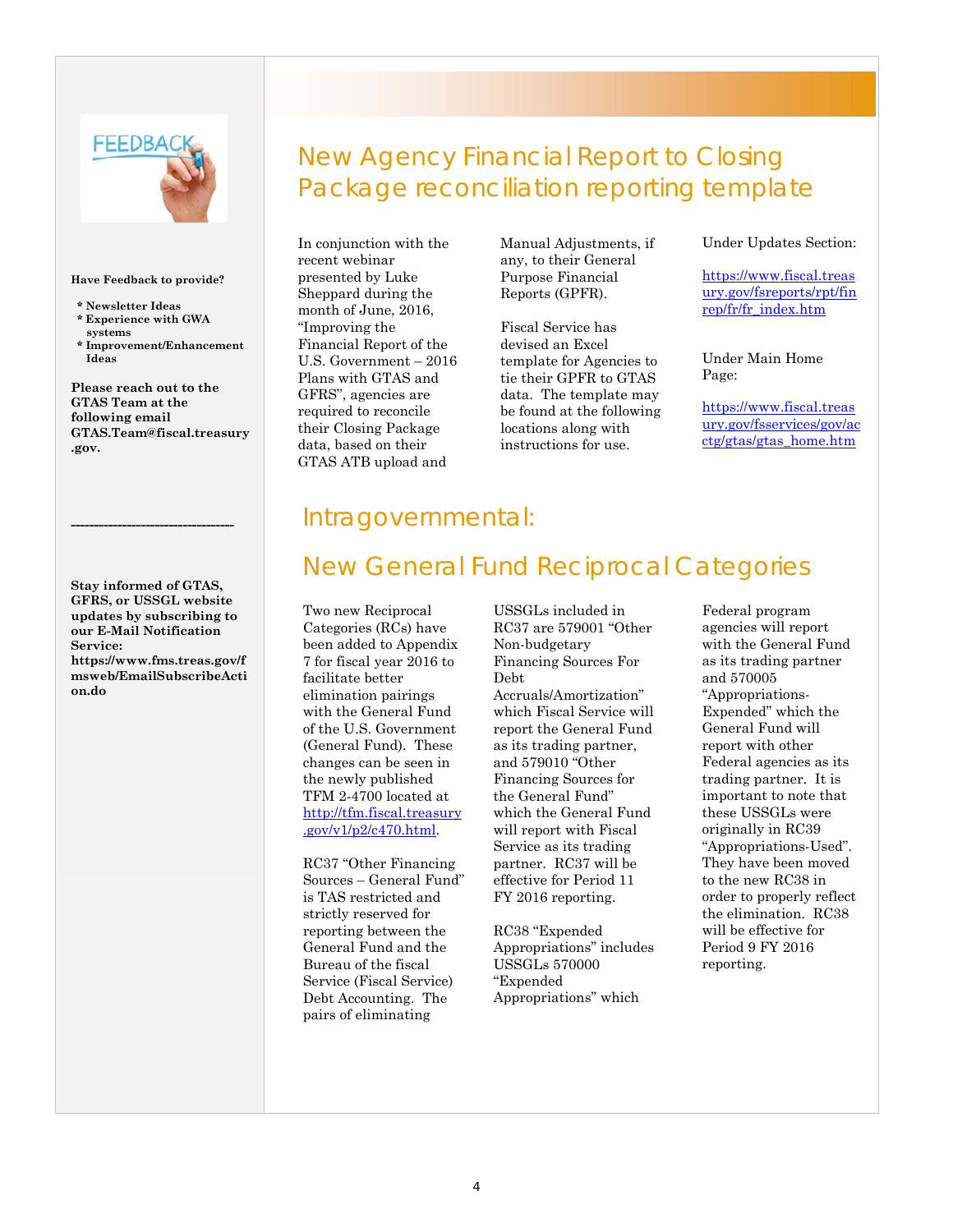# Intragovernmental: Intragovernmental GTAS Updates

GTAS 2.7 was released in April, 2016. With this release, a Raw Data file became available for agencies to use as a research tool to evaluate intragovernmental differences. The Raw Data file includes the same data as in the Intragovernmental Module of GTAS, but in an Excel extract. The file can be found under the Intragovernmental Reports section of GTAS and is entitled "IGT Raw Data File". Please note, users are only able to see the data they have access to in GTAS and that was certified.

GTAS 2.8 will be released in the Fall of 2016.

With this release, just like each quarter, the year-end Material Difference Reports (MDRs) will be completed and certified in the Intragovernmental Module of GTAS. Agencies will also be able to make manual adjustments to their year-end data in GTAS. If a manual adjustment has been made, the amount in the Intragovernmental Module will be highlighted in yellow, and will show up on the MDRs and the Comparative Status of Disposition Report which will also be obtained from GTAS.

Please note, if a manual adjustment does not exist for a particular RC 29 financial statement line, then the MDR Part III should be explained and certified in GTAS per the usual process. If a manual adjustment is created for an RC 29 financial statement line, agencies must provide the USSGL(s) affected as justification for the manual adjustment. Agencies will receive a manual MDR Part III to explain and certify if a manual adjustment impacts an RC 29 financial statement line.

## Treasury Financial Manual (TFM) 2-4700 Update

The TFM 2-4700 for Fiscal Year 2016 was published in May, 2016. The link for this TFM can be found at http://tfm.fiscal.trea [sury.gov/v1/p2/c470.](http://tfm.fiscal.treasury.gov/v1/p2/c470.html) html.

Please review this TFM to ensure you are up to date on all reporting and intragovernmental changes. A second update publication will occur in July, 2016. Appendix 8 of TFM 2- 4700 is in revision and

will be made available with the July publication.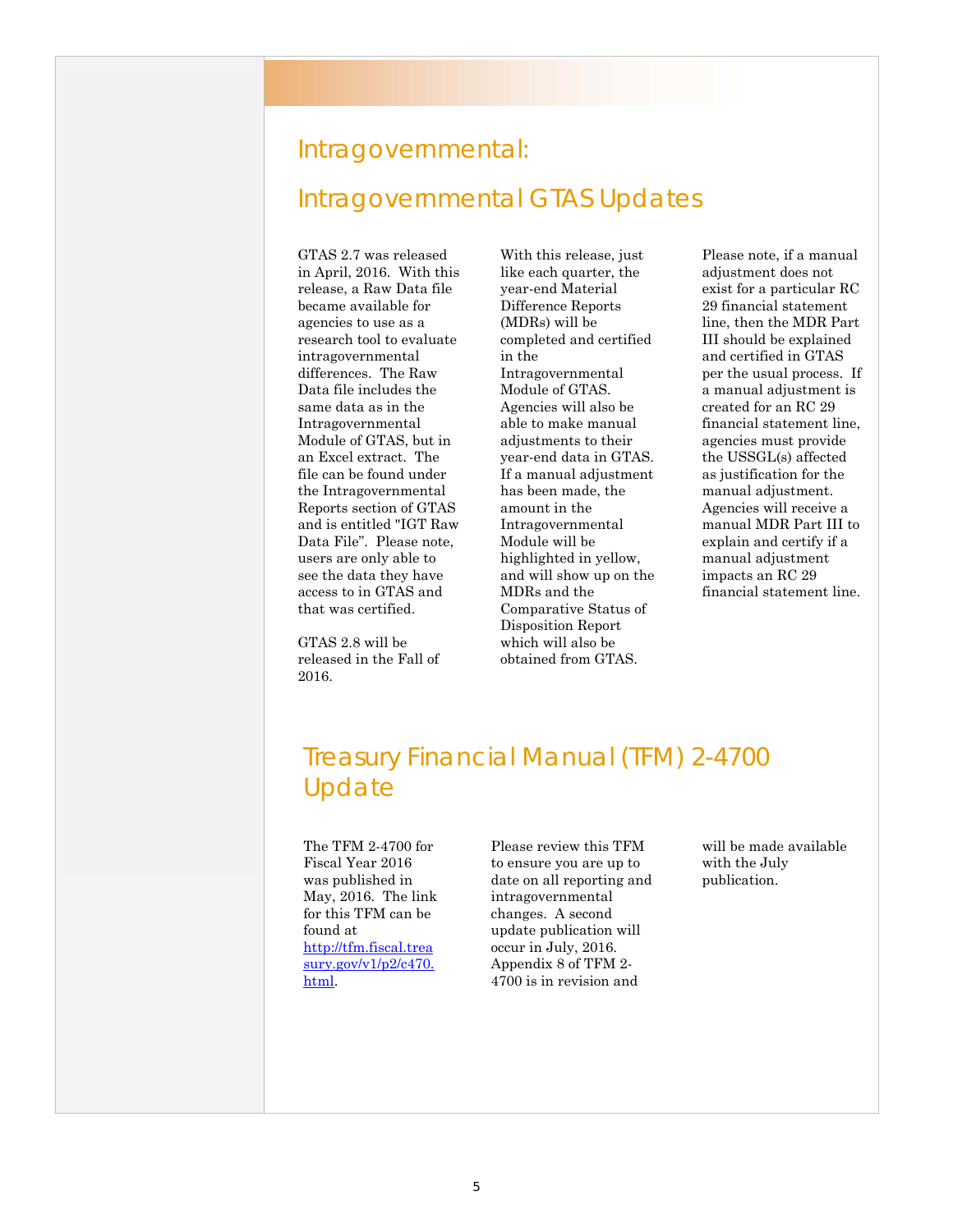#### Financial Reporting:

## Statement of Federal Financial Accounting Standards (SFFAS)

The Bureau of the Fiscal Service will be implementing several new Statement of Federal Financial Accounting Standards (SFFAS) for fiscal year 2017 and 2018 Financial Report of the U.S. Government. Below is a summary of these new standards and some of the new reporting requirements for the standards. Agencies should review the TFM 2-4700 and specific standards in an effort to see all the reporting requirements and changes as a result of these standards.

 determining what SFFAS No. 47, Reporting Entity establishes principles to identify organizations for which elected officials are accountable. The standard also guides preparers of general purpose federal financial reports in organization to report upon, whether such organizations are considered "consolidation entities" or "disclosure entities" and what information should be presented about those organizations. The standard also requires information to be provided about related party relationships of such significance that it

would be misleading to exclude information. SFFAS No. 47 is effective for periods beginning after September 30, 2017 and early implementation is not permitted. In July 2016 the working group will post additional questions, (1) who is considered a consolidated entity, (2) who is considered disclosure, (3) who is considered related party, (4) and who falls into the no reporting category. A governmentwide email will be sent once the Q&A has been updated on all websites. These determinations have been confirmed at the agency level; please use this data as a second review to confirm your agency agrees with how the SFFAS No. 47 working group will classify the agency's reporting in FY 2018. SFFAS No. 47 Q&A has been uploaded to the Fiscal Service website, Treasury Financial Manual website, and Max.gov to help assist agencies throughout the implementation process of the SFFAS No. 47.

The SFFAS No. 47 working group will be responsible for updating as more questions are received by agencies.

For more information regarding SFFAS No. 47 contact Janis Doak at 304-480-6939.

Fiscal Service website link: https://www.fiscal.treasury.g [ov/fsreports/rpt/finrep/fr/relat](https://www.fiscal.treasury.gov/fsreports/rpt/finrep/fr/related.htm) ed.htm

Treasury Financial Manual website link: https://tfm.fiscal.treasury.gov /content/tfm/related[resources.html#related\\_links](https://tfm.fiscal.treasury.gov/content/tfm/related-resources.html#related_links)

MAX.gov website link: https://community.max.gov/d [isplay/TREASExternal/Burea](https://community.max.gov/display/TREASExternal/Bureau+of+the+Fiscal+Service+-+Financial+Report+of+the+United+States) u+of+the+Fiscal+Service+- +Financial+Report+of+the+ United+States

SFFAS No. 48, Opening Balances for Inventory, Operating Materials and Supplies, and Stockpile Materials permits a reporting entity to apply an alternative valuation method in establishing opening balances. This method is permitted when presenting financial statements or one or more line items addressed in the standard. This standard can be applied for the first time or after a period during which existing systems could not provide the information necessary for producing GAAPbased financial statements without use of the alternative valuation method.